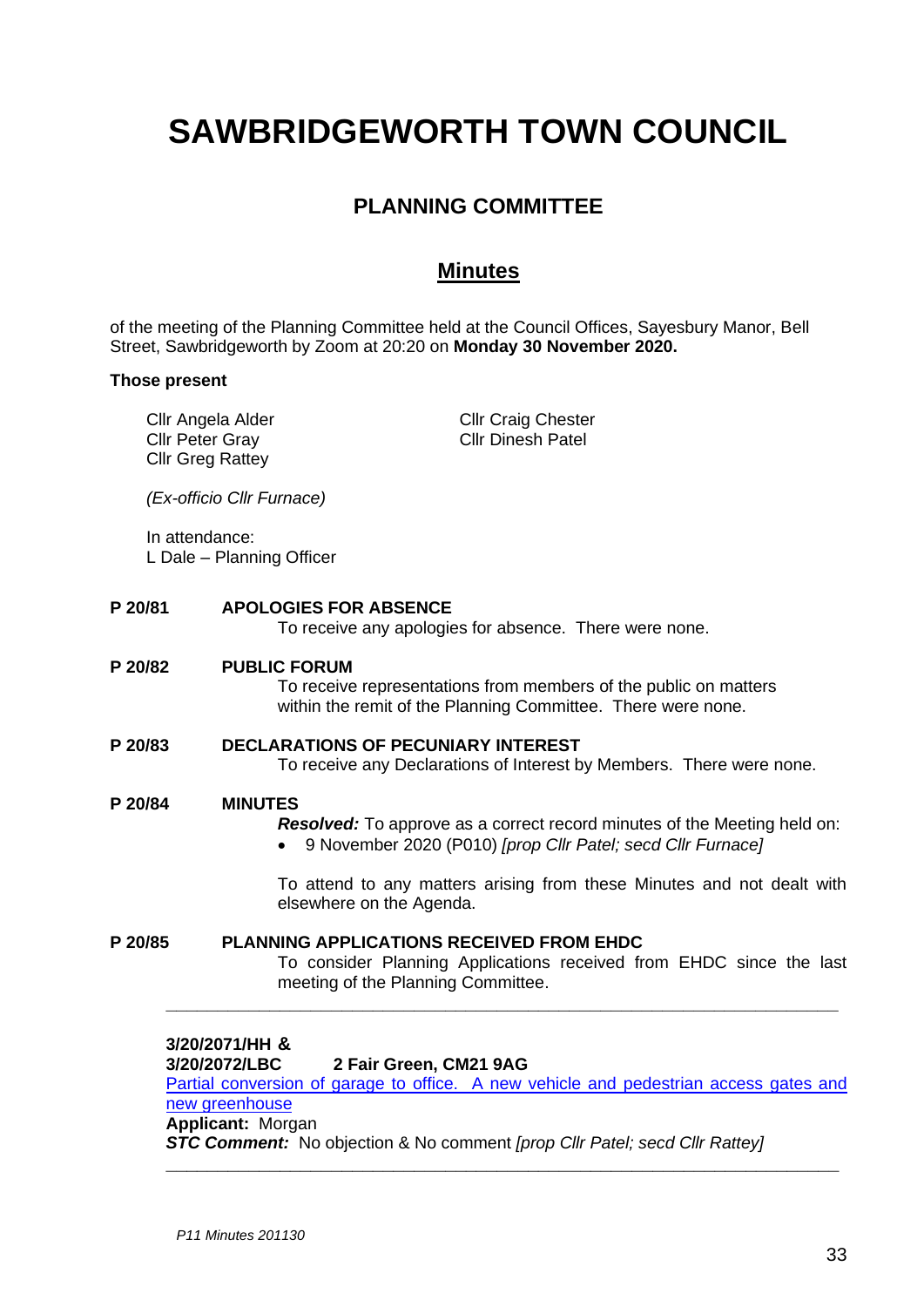### **3/20/2173/HH Orion, London Road, Spellbrook**

[Proposed single storey rear extension, loft conversion incorporating front and rear](https://publicaccess.eastherts.gov.uk/online-applications/applicationDetails.do?activeTab=documents&keyVal=QJBO14GLJAC00)  [rooflight windows, enlarged first floor rear window and new entrance gates](https://publicaccess.eastherts.gov.uk/online-applications/applicationDetails.do?activeTab=documents&keyVal=QJBO14GLJAC00) **Applicant:** Faye Hardy *STC Comment:* No objection *[prop Cllr Chester; secd Cllr Gray]*

**\_\_\_\_\_\_\_\_\_\_\_\_\_\_\_\_\_\_\_\_\_\_\_\_\_\_\_\_\_\_\_\_\_\_\_\_\_\_\_\_\_\_\_\_\_\_\_\_\_\_\_\_\_\_\_\_\_\_\_\_\_\_\_\_\_**

**\_\_\_\_\_\_\_\_\_\_\_\_\_\_\_\_\_\_\_\_\_\_\_\_\_\_\_\_\_\_\_\_\_\_\_\_\_\_\_\_\_\_\_\_\_\_\_\_\_\_\_\_\_\_\_\_\_\_\_\_\_\_\_\_\_**

### **3/20/2211/HH The Meadows, London Road, Spellbrook**

[To build a single storey extension to the existing single storey music practice](https://publicaccess.eastherts.gov.uk/online-applications/applicationDetails.do?activeTab=documents&keyVal=QJKMDWGLJCV00) room, [originally built during 2017 for my adult children who are both professional musicians. As](https://publicaccess.eastherts.gov.uk/online-applications/applicationDetails.do?activeTab=documents&keyVal=QJKMDWGLJCV00)  [circumstances have now changed, I would like to apply for change of use to a dwelling for](https://publicaccess.eastherts.gov.uk/online-applications/applicationDetails.do?activeTab=documents&keyVal=QJKMDWGLJCV00) [my son. The building is of a timber frame, fully insulated and has already passed building](https://publicaccess.eastherts.gov.uk/online-applications/applicationDetails.do?activeTab=documents&keyVal=QJKMDWGLJCV00)  regulations [\(ref BC/16/0668 DEXBN\)](https://publicaccess.eastherts.gov.uk/online-applications/applicationDetails.do?activeTab=documents&keyVal=QJKMDWGLJCV00) **Applicant:** Mr Hugh Chipperfield **STC Comment:** Application temporarily withdrawn

### **3/20/2213/FUL Land Adj to Orion, London Road, Spellbrook**

Erection [of 1no. detached dwelling with integrated annexe and new](https://publicaccess.eastherts.gov.uk/online-applications/applicationDetails.do?activeTab=documents&keyVal=QJKXF1GLJCY00) vehicular access onto [London Road](https://publicaccess.eastherts.gov.uk/online-applications/applicationDetails.do?activeTab=documents&keyVal=QJKXF1GLJCY00)

**\_\_\_\_\_\_\_\_\_\_\_\_\_\_\_\_\_\_\_\_\_\_\_\_\_\_\_\_\_\_\_\_\_\_\_\_\_\_\_\_\_\_\_\_\_\_\_\_\_\_\_\_\_\_\_\_\_\_\_\_\_\_\_\_\_**

**\_\_\_\_\_\_\_\_\_\_\_\_\_\_\_\_\_\_\_\_\_\_\_\_\_\_\_\_\_\_\_\_\_\_\_\_\_\_\_\_\_\_\_\_\_\_\_\_\_\_\_\_\_\_\_\_\_\_\_\_\_\_\_\_\_**

**\_\_\_\_\_\_\_\_\_\_\_\_\_\_\_\_\_\_\_\_\_\_\_\_\_\_\_\_\_\_\_\_\_\_\_\_\_\_\_\_\_\_\_\_\_\_\_\_\_\_\_\_\_\_\_\_\_\_\_\_\_\_\_\_\_\_\_\_\_\_\_**

**\_\_\_\_\_\_\_\_\_\_\_\_\_\_\_\_\_\_\_\_\_\_\_\_\_\_\_\_\_\_\_\_\_\_\_\_\_\_\_\_\_\_\_\_\_\_\_\_\_\_\_\_\_\_\_\_\_\_\_\_\_\_\_\_\_\_\_\_\_\_\_**

**\_\_\_\_\_\_\_\_\_\_\_\_\_\_\_\_\_\_\_\_\_\_\_\_\_\_\_\_\_\_\_\_\_\_\_\_\_\_\_\_\_\_\_\_\_\_\_\_\_\_\_\_\_\_\_\_\_\_\_\_\_\_\_\_\_\_\_\_\_\_\_**

**\_\_\_\_\_\_\_\_\_\_\_\_\_\_\_\_\_\_\_\_\_\_\_\_\_\_\_\_\_\_\_\_\_\_\_\_\_\_\_\_\_\_\_\_\_\_\_\_\_\_\_\_\_\_\_\_\_\_\_\_\_\_\_\_\_**

**Applicant:** Mr S Allan

*STC Comment:* No objection *[prop Cllr Gray; secd Cllr Patel]*

### **3/20/2251/HH 10 Parkway, CM21 9NR**

[Demolition of conservatory. Proposed rear single storey extension](https://publicaccess.eastherts.gov.uk/online-applications/applicationDetails.do?activeTab=documents&keyVal=QJQHFAGLJEW00) **Applicant:** Mr Chris Pask *STC Comment:* No objection *[prop Cllr Gray; secd Cllr Furnace]*

### **3/20/2253/HH 11 Wychford Drive, CM21 0HA**

[Erection of fence panels to replace brick garden wall](https://publicaccess.eastherts.gov.uk/online-applications/applicationDetails.do?activeTab=documents&keyVal=QJQSK7GLJF100) **Applicant:** Mr Phil Morrison *STC Comment:* No objection *[prop Cllr Gray; secd Cllr Rattey]*

### **P 20/86 LATE PLANNING APPLICATIONS**

To deal with Planning Applications received from EHDC following the Publication of this Agenda and received before 27 November 2020.

### **3/20/2185/HH 2 Harvest Close, CM23 4RE**

Creation of a garden room and shed. **Applicant:** Mr Richard Painter *STC Comment:* No objection *[prop Cllr Chester; secd Cllr Rattey]*